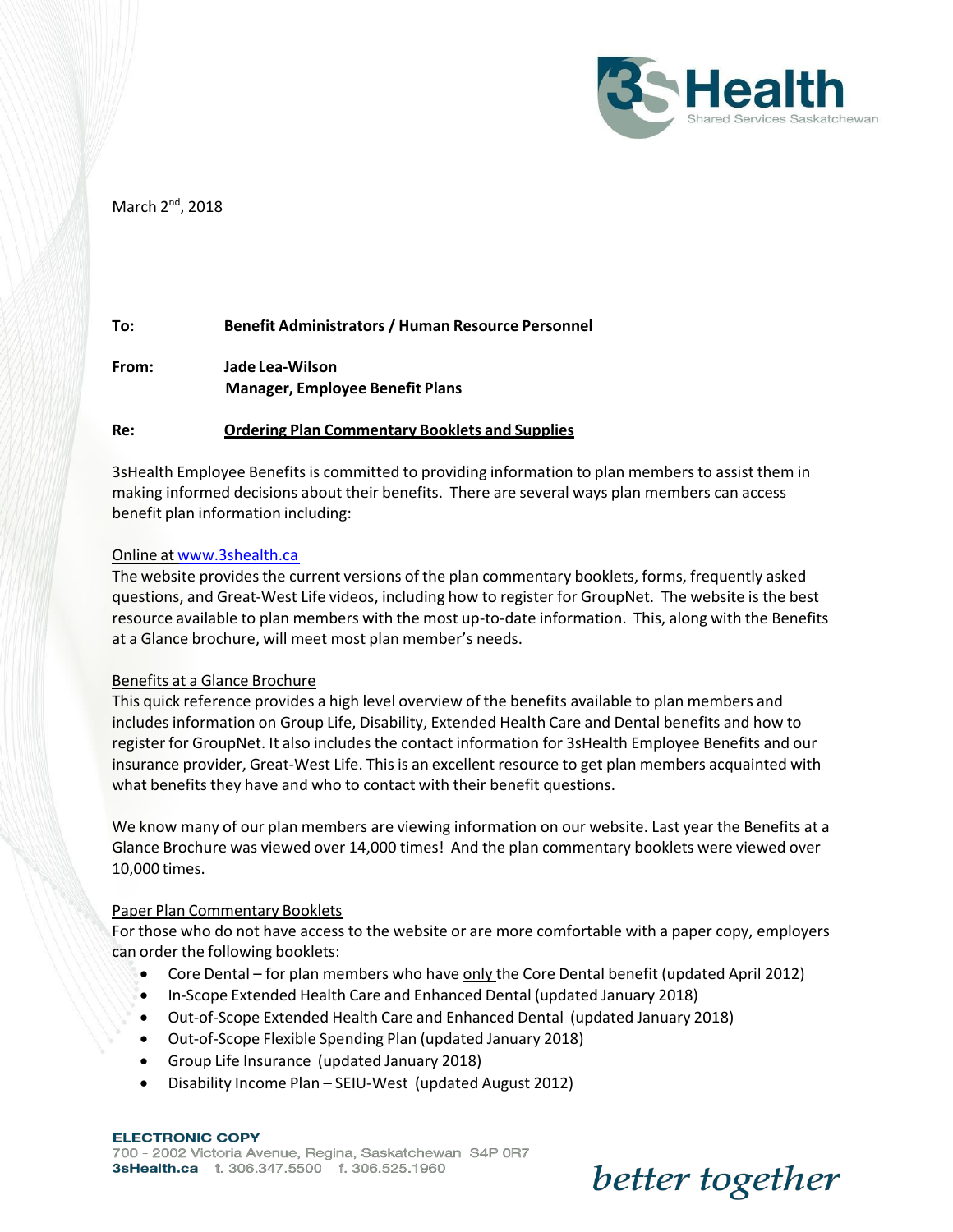

- Disability Income Plan SUN (updated August 2012)
- Disability Income Plan General (updated August 2012)
- Disability Income Plan CUPE (updated August 2012)

Since the fall of 2016, 3sHealth has been running a pilot project with 3 former health regions to send welcome packages to employees upon benefit eligibility on behalf of their employers. We provide the employee with their eligibility letter, a welcome letter, and the benefits at a glance brochure. We have been surveying plan members who receive this welcome package to confirm they received the information they needed about their benefits and they know who to contact with their benefit questions. Respondents replied "yes" more than 95% of the time. Following is an excerpt from our welcome letter to plan members:

*Please refer to the enclosed letter explaining your eligibility for benefits. To see a complete description of your benefits coverage, please visit our website at [www.3shealth.ca/our](http://www.3shealth.ca/our-)work/benefits-at-a-glance. You will find detailed information about your benefitsincluding benefit plan booklets, claim forms, and answers to our most frequently asked questions.*

Paper copies of the plan commentary booklets are provided to plan members only upon request.

### Ordering Plan Commentary Booklets and Supplies:

Attached is a complete list of plan commentary booklets and forms available for order from 3sHealth Employee Benefits. All the plan commentary booklets and forms are available to view or print at [www.3sHealth.ca.](http://www.3shealth.ca/)

When ordering supplies, please limit your order to the quantity that you think you will need in the next 3- 6 months. In an effort to limit waste, we have an arrangement with Great-West Life to print booklets on demand and ship them directly to our employer partners. Please allow 7-14 days for delivery of your supply order.

3sHealth Employee Benefits will accept your supply order via email, fax or telephone - please use the option that is most convenient for you.

If you have questions ordering plan commentary booklets and supplies, please send an email to [EBPAdmin@3sHealth.ca.](mailto:EBPAdmin@3sHealth.ca.) You may also contact a 3sHealth Benefit Services Officer by telephone at 1-866-278- 2301.

## better together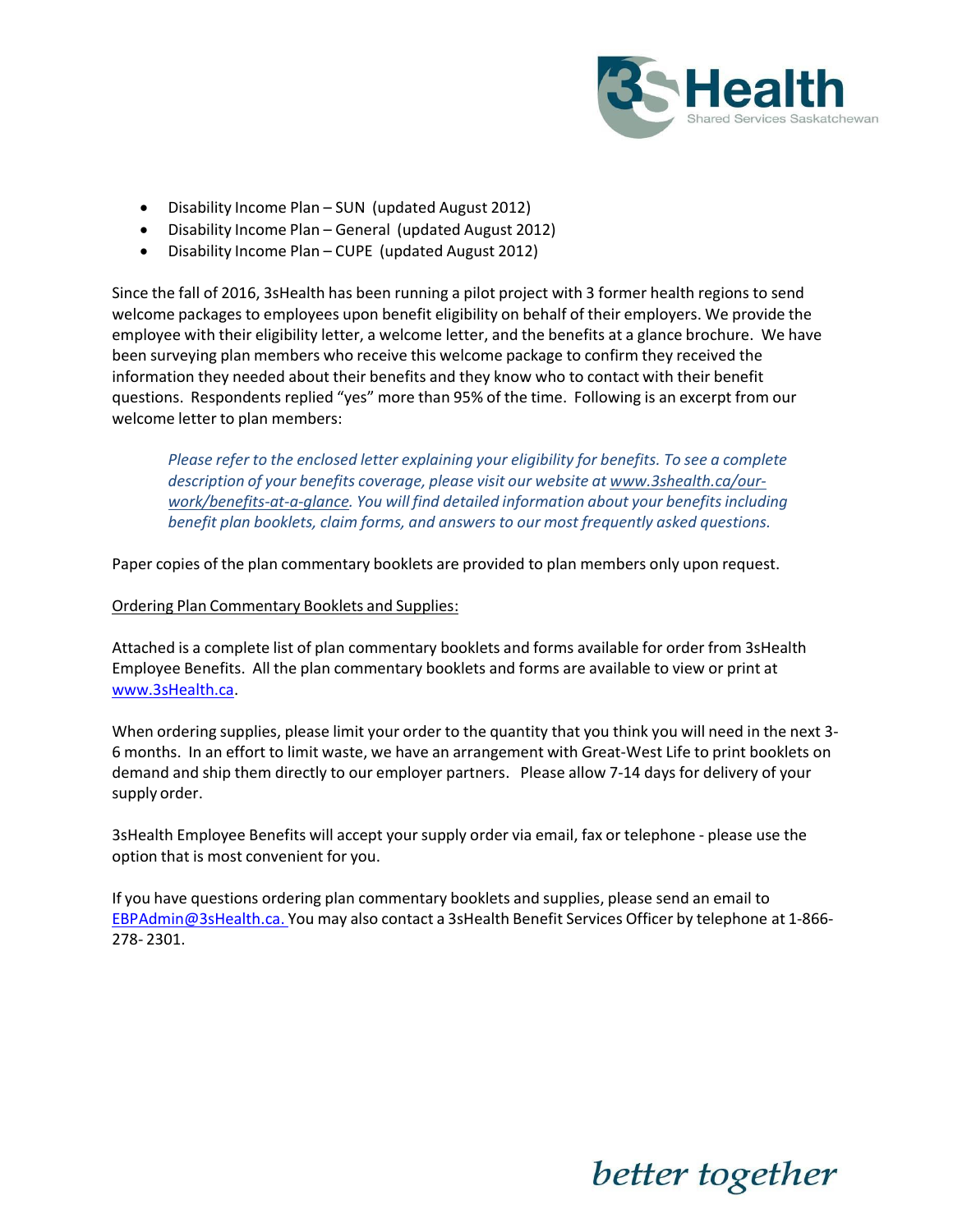Email completed form to: [EBPAdmin@3sHealth.ca](mailto:3sHealtEBPAdmin@3sHealth.ca) Fax completed forms to: 306-347-5910 For questions please call a member of our EBP Team at 1-866-278-2301

# **Supply Order Form Employee Benefits**

| <b>Employer Number</b>                    | <b>Employer Name</b>    |
|-------------------------------------------|-------------------------|
| Send to the Attention of:                 | Contact number or email |
| Delivery Address to Send Supply Order to: | Comments:               |

### **Please send me the following supplies:**

| Quantity                         | <b>Disability Income Plan</b>                                                                                                                                                       |
|----------------------------------|-------------------------------------------------------------------------------------------------------------------------------------------------------------------------------------|
|                                  | DIP Commentary Booklet - CUPE                                                                                                                                                       |
|                                  | DIP Commentary Booklet - SEIU-West                                                                                                                                                  |
|                                  | <b>DIP Commentary Booklet-SUN</b>                                                                                                                                                   |
|                                  | DIP Commentary Booklet - General                                                                                                                                                    |
|                                  | DIP Initial Application Booklet - detailed information and claim forms to assist the employee<br>with the completion of an initial application for Disability Income Plan benefits. |
|                                  | DIP Premium Waiver Brochure                                                                                                                                                         |
| <b>Group Life Insurance Plan</b> |                                                                                                                                                                                     |
|                                  | <b>Group Life Commentary Booklet</b>                                                                                                                                                |
|                                  | Designating a Beneficiary Brochure                                                                                                                                                  |
|                                  | <b>Core Dental</b>                                                                                                                                                                  |
|                                  | Core Dental Plan Commentary Booklet                                                                                                                                                 |
|                                  | <b>Extended Health Care and Enhanced Dental Plan</b>                                                                                                                                |
|                                  | In-Scope Extended Health Care and Enhanced Dental Commentary Booklet                                                                                                                |
|                                  | Out-of-Scope Extended Health Care and Enhanced Dental Commentary Booklet                                                                                                            |
|                                  | Great-West Life Travel Assistance Booklet (M6376)                                                                                                                                   |
|                                  | <b>Out-of-Scope Flexible Spending Plan</b>                                                                                                                                          |
|                                  | Out-of-Scope Flexible Spending Plan Commentary Booklet                                                                                                                              |
|                                  | <b>Miscellaneous</b>                                                                                                                                                                |
|                                  | 3sHealth Employee Benefits Return Envelopes (re: Evidence of Insurability)                                                                                                          |

*Please allow 7-14 days to receive your supply order.*